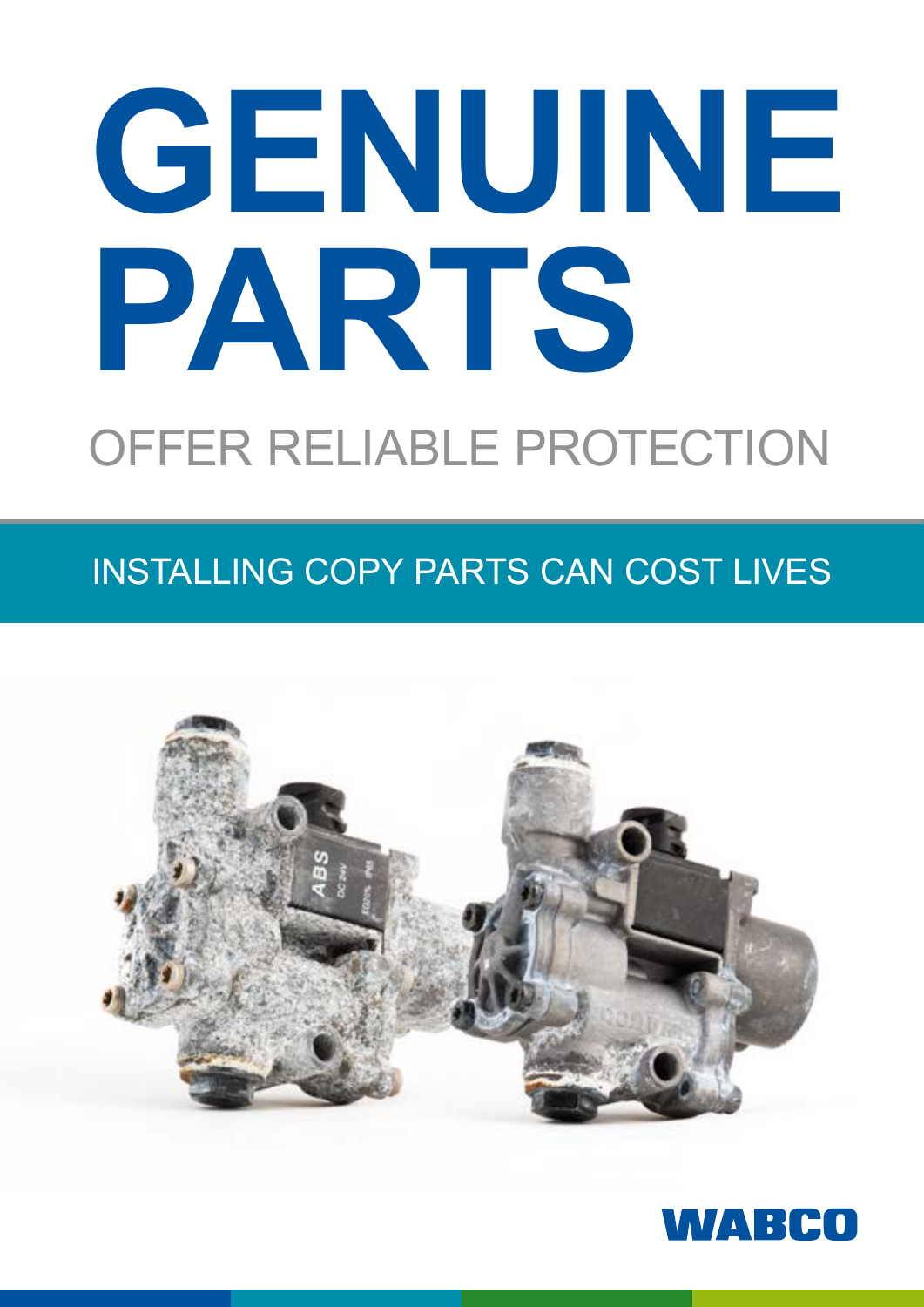# **THE TESTS SPEAK FOR THEMSELVES**

We purchased copy parts from various, randomly selected, distributors in Europe. The parts were then subjected to a range of tests, all performed in labs according to ISO16750.

The four pictures below illustrate the results of salt spray tests on genuine WABCO parts and copy parts. After just ten days, the copy parts showed severe damage, both externally and internally. WABCO parts, however, continued to perform.

A WABCO solenoid modulator and a copy placed side by side showed clear signs of variance in both performance and appearance. The copy part became heavily corroded, with damage to seals and castings that could compromise safety and performance. The WABCO part still performed without failure.





**Copy part. WABCO outperforms in 10 day salt spray test.**

## **TAKE A LOOK INSIDE**

Tests featuring a genuine WABCO pressure limiting valve and a copy revealed dramatic differences. The copy's internal components failed, causing leakage that compromises braking performance. The WABCO part remained free of failure.





**Copy part. WABCO parts last longer.**

**77% of copy parts tested showed a high risk of failures. On the road, copy parts can cause accidents and cost lives.**

Copy parts may fail more frequently than original parts and may be prone to dangerous leakage, breakage and loss of performance. That can mean possible danger for your drivers and other road .<br>users.

#### **The potential risks:**

- Increased likelihood of critical systems failure
- **Loss of ABS function**
- **Loss of braking** performance
- **Longer braking** distances
- Compromised vehicle stability

You wouldn't buy a vehicle without looking under the hood, so take a look at what's inside that copy part. On the surface, it may look as good as the real thing, but inside it may be made of low-grade components and materials that corrode quickly, break easily and won't stand up to the rigors of the road.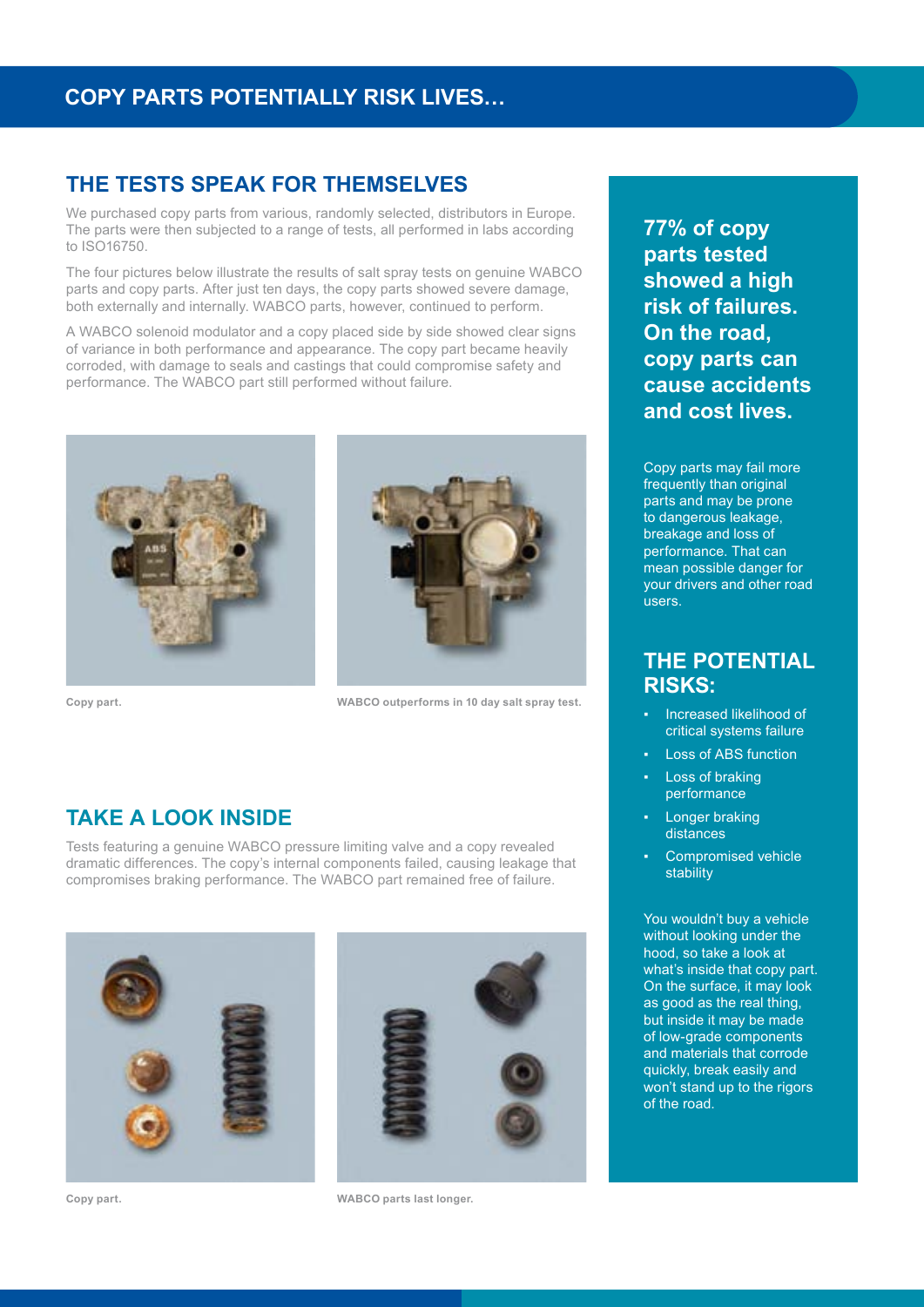### **… and can threaten your business**

We exposed a WABCO unloader and a copy version to a lifetime performance test. Early in the test the copy part developed severe leaks, creating a potential risk of brake pressure loss and vehicle breakdown. The WABCO part survived the full test in normal working order. **Tempted to keep** 





**Copy part.**

**WABCO outperforms copy in lifetime performance test.**

We subjected a WABCO pressure limiting valve and a copy to an overload test designed to assess the robustness of the parts. The copy part rapidly broke, creating a potential risk from loss of braking performance and even failure, while the WABCO part maintained its integrity.



**Copy part.**



**WABCO outperforms in overload test.**

**costs down by replacing genuine WABCO parts with lower cost copies? Beware! Your business could end up paying a high price.**

Copy parts may be cheaper to buy, but they may perform less well and wear out more quickly than genuine WABCO parts. That means they have to be replaced more often.

#### **The potential COSTs:**

- Increased repairs
- More vehicle downtime
- Excessive wear and tear to related systems
- Increased fuel consumption

#### **The potential threats: The truth is this; copy parts won't save you money and may cost you customers**

Whether you're a fleet operator or a workshop, copy parts that fail or under perform can threaten your business.

#### **For workshops**

- **Liability issue**
- Increased cost
- Loss of customer confidence
- Loss of repeat business
- Damage your image

#### **For fleet operators**

- Risk of accidents
- Freight damage
- **Excessive vehicle downtime**
- Increased service costs
- Lost revenue